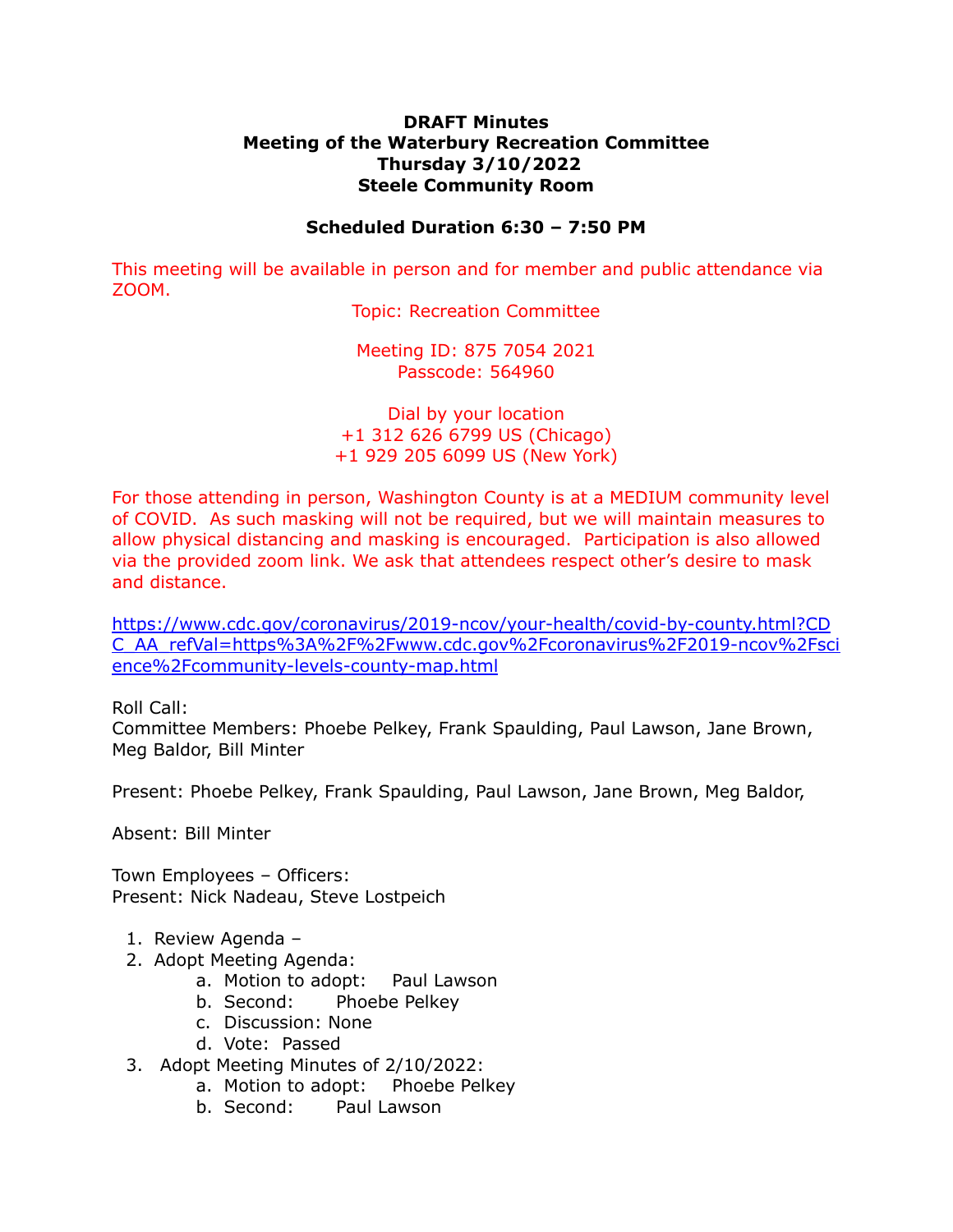- c. Discussion: None
- d. Vote: Passed
- 4. Public Comments This is a business meeting. The committee will limit public comments to 3 minutes per person or depending on number of individuals who choose to speak no more than 15 minutes aggregate, divided evenly depending on number of individuals. Please sign in that you wish to speak upon arrival to the meeting.
	- a. No Public Comment
- 5. Recreation Director time
	- a. Town meeting Article 7, 8 passed. (related to finding teh Skating Facility and the planning process)
	- b. Summer rec camp registration opened and the MyRec site crashed. 200 kids signed up for summer kids- last year was 173.
	- c. Will need more staff. Rec looking for staff for the summer.
	- d. Rec Express started a monthly newsletter about rec. New community garden guidelines.
- 6. Town Meeting Article 8 Planning funds for Hope Davey and 40 Acre parcel
	- a. Next Steps- Request for proposal process drafting- then hire one consultant to do both projects as one study (HD and 40 Acre). Draft will be reviewed with rec committee prior to discussion with the public.
	- b. Role of the Committee- Advisory when needed, soliciting public input as needed. Town will form a steering committee- pull representatives from all the players of both properties to be advisory members.
	- c. Role of the members was discussed
- 7. Swimming Facilities Options Study group
	- a. Committee will come up with a group of questions that we can ask the public about the pool. Further discuss the process of how to get a group together to move forward at next meeting
- 8. Discussion of shared documents
	- a. Governance document (and committee visioning work from 2019) committee will bring forward any suggestions, edits, ideas
	- b. Capital Prioritization Spreadsheet
	- c. Plans to review
- 9. Set next meeting date and location
	- a. Meeting moved to 2nd thursday of the month
	- b. April 14 6:30pm Steele Community Room
- 10. Future agendas
	- a. Public Comment
	- b. Nick -
	- c. RFP status